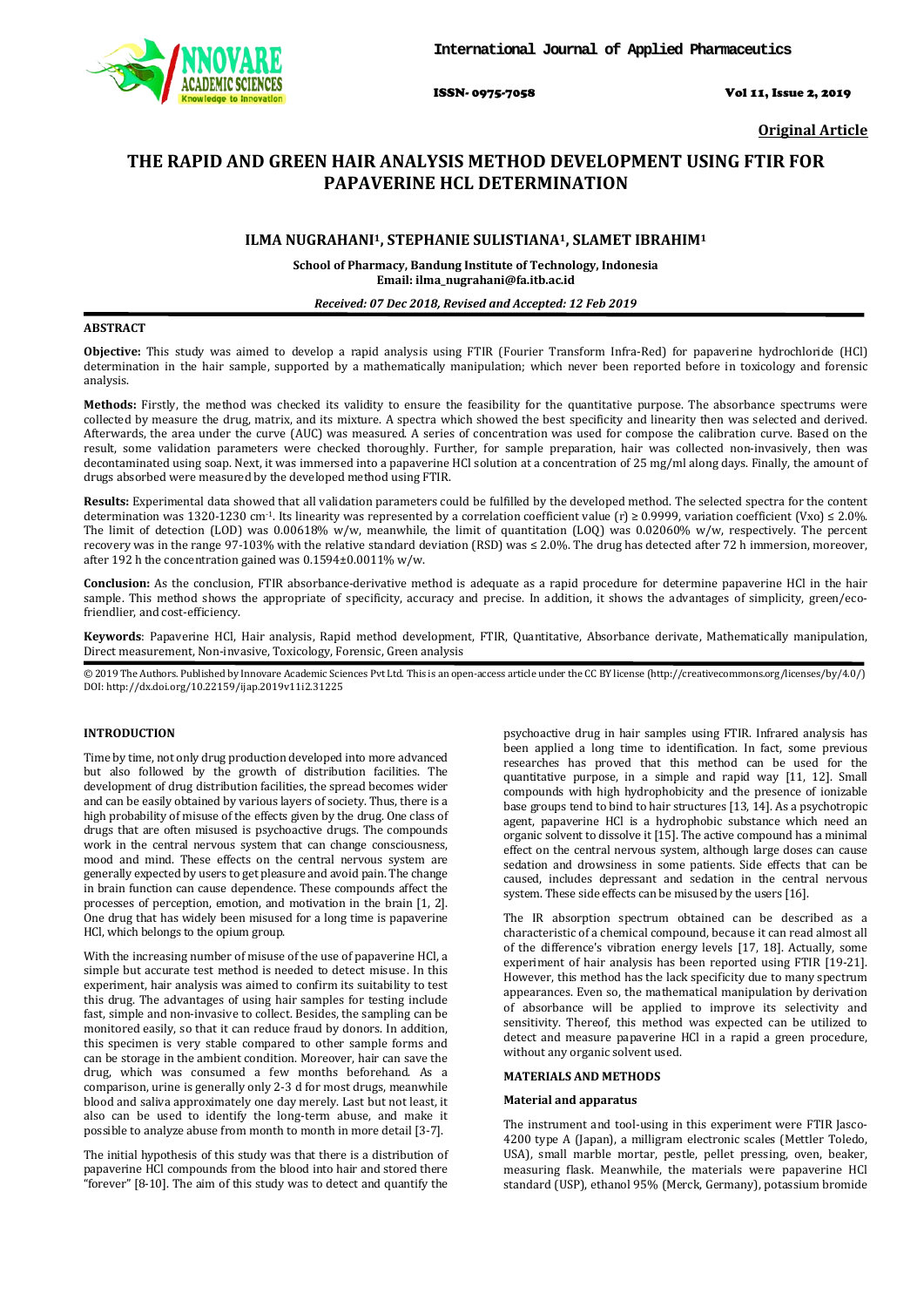(Merck, Germany), human hair samples (woman, black color without dying).

### **Methods**

Present research was conducted in several stages. First step was sample preparation, the second was the validation of FTIR method, then the last was an application of it to analyze the drug concentration in the hair sample.

# **Development of the FTIR method**

Firstly, standard of the drug was analyzed using FTIR to get the transmittance spectrum. Then, it was transformed to absorbance, next was derivated mathematically using the program included in the instrument. The spectra which shown clear and was not overlapped is the choice. The selected spectra then were investigated its linearity, detection and quantification limit, range of analysis, afterwards evaluated accuracy and precision of intra-and inter-day. Further, the hair sample was prepared to be analyzed. Some head hairs were soaked with the drug solution along eight days. Sampling was conducted every day and measured.

#### **Measurement of papaverine HCl standard**

Papaverine HCl was dispersed with potassium bromide in a series of the concentration of 0.25-1.5% w/w. A total of 10 mg of the mixture was taken and pressed. Then it was measured using FTIR Jasco-4200 type A in waves of 4000 to 400 cm-1 , three times. The spectrum was corrected against the baseline and converted into its derivatives so that it was clearer to increase the selectivity. The area under the curve was measured in several ranges of the wave numbers. Determination of the wave number range was done by plotting the concentration of papaverine HCl to the area under the curve (AUC) of the derivated absorbance-spectra. The range of the wave numbers which could produce a strong and consistent peak was observed and selected.

#### **Validation method**

Specificity test was performed by a measured spectrum of hair samples with and without papaverine HCl. Then, all resulted were overlaid. An independent spectra which were the cleanest and no interference of the matrix, was selected.

The standard concentrations of papaverine HCl in potassium bromide was prepared (0.25; 0.50; 0.75; 1.00; 1.25 and 1.50% w/w). For each concentration, three measurements were taken. The transmittance spectrum then was transformed to be absorption, next was derivated mathematically using the software included in the instrument. The area under the curve (AUC) was calculated, further was plotted against concentration. The curve yielded was observed its linearity. The acceptability criterion for linearity is the correlation coefficient (r) $\geq$  0.999 and the coefficient of variat ion from the regression function  $\leq 2.0\%$  [22, 23].

The LOD and LOQ can be estimated from the standard curve produced by the following equation:

$$
LOD = 3 \times Sb/b
$$

$$
LOQ = (10 \times Sb)/b
$$

With Sb is the standard deviation, and b is the slope of the curve obtained [23, 24].

The concentration range used for the linearity test, accuracy and precision were determined from the observations and the resulting calibration equations.

Accuracy test then was carried out by measuring the standard of papaverine HCl with concentrations of 80, 100 and 120%, three times for each concentration. Acceptance criteria are recovery of 97- 103% [24, 25].

Precision test was carried out by measuring the concentration 100% of papaverine HCl, as much as six times a day, and measurements were taken in three different days. The acceptability criterion for precision is the relative standard deviation  $(RSD) \le 2\%$  [22, 24].

### **Determinations of papaverine HCl level in the sample**

The hair-sample was prepared by collecting 20 strands of human hair with the length of 10 cm. These were washed separately with 1 ml of liquid detergent to remove external contaminants and rinsed thoroughly with distilled water. Next, it be filled into and soaked in a papaverine HCl solution with a concentration of 250 mg/25 ml along eight days. The samples then were air-dried. Sampling was carried out every 24 h. In each measurement, one strand of hair was pulverized using a marble mortar. Further, the sample was added and dispersed by potassium bromide crystal then to be pressed to produce a pellet. Finally, it be analyzed using FTIR.

#### **RESULTS AND DISCUSSION**

#### **Measurement of papaverine HCl standard**

The development method was begun by quantifying the concentrations of papaverine HCl in potassium bromide. The spectrum would show the relationship between the papaverine HCl's concentrations and percent transmittance. The greater of concentration will produce the smaller of the percentage of transmittance. It due to the more lighting is absorbed as shown in fig. 1. It is in accordance with the Lambert-Beer law which states the concentration is proportionally direct to absorbance and inversely to the logarithmic transmittance.



**Fig. 1: The overlaid spectra of a series of papaverine HCl's concentration**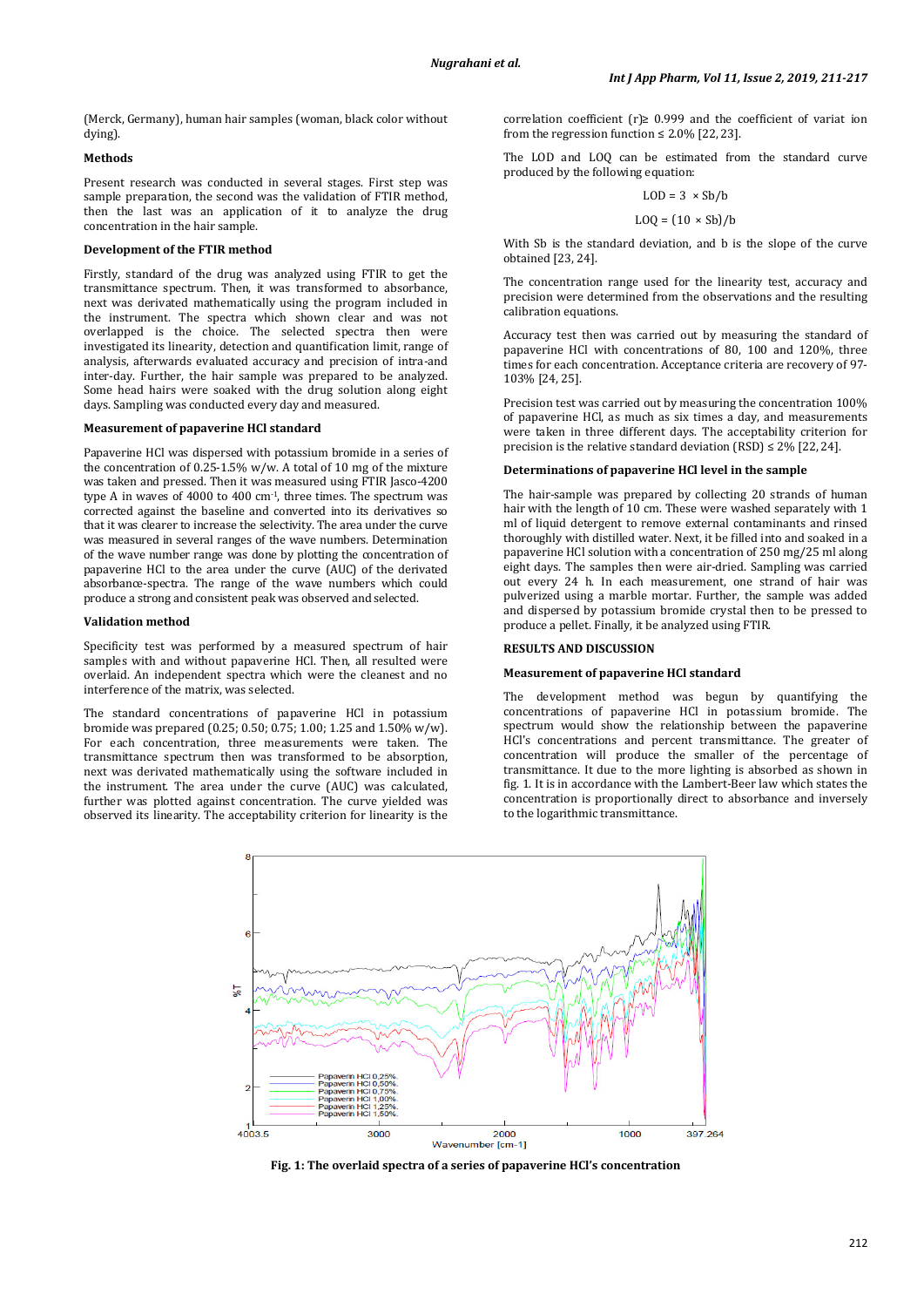## **Spectra derivatization**

The FTIR spectrum obtained was next transformed to absorbance and afterwards was derivatized. Before derivatization was carried out, the baseline correction was performed. From the spectrum of derivatization results obtained AUC. The AUC value at various wavenumbers that produces a strong and consistent peak is plotted against the concentration of papaverine HCl in potassium bromide (% w/w) and then determines its linearity. Fig. 2 shows the spectrums of derivatization of the standard of papaverine HCl.



**Fig. 2: Overlay of papaverine HCl absorbance spectra derivative in a varies concentration**

Furthermore, the derivated spectrums are shown in fig. 3. Next, it was selected to be used to determine the range of wave numbers by

choice one spectra that has the best linearity and was not interfered by matrix.



**Fig. 3: Derivated absorbance-spectra of papaverin HCl standard at: a) 1670-1575 cm-1, b) 1550-1475 cm-1, c) 1480-1370 cm-1, d) 1320- 1230 cm-1, e) 1200-1110 cm-1, f) 1070-975 cm -1**

# **Spectra selection**

Fig. 3 shows the spectrum of derivatization of raw papaverine HCl in a varies concentrations in several wavenumbers. Furthermore, the AUC for each derivated absorbance spectra in the range of wave numbers was determined. Then, each was plotted against the concentration of papaverine HCl to test linearity. Table 1 shows the data collected and the coefficient of correlation (r) for each range of wave numbers. Spectra at 1320-1230 cm<sup>-1</sup> had the highest correlation coefficient, with  $r = 0.9999$ . As noted, the calibration curve will be revealed in the subchapter of linearity. Therefore, this area was next used as the quantitative-based of the sample's assay method.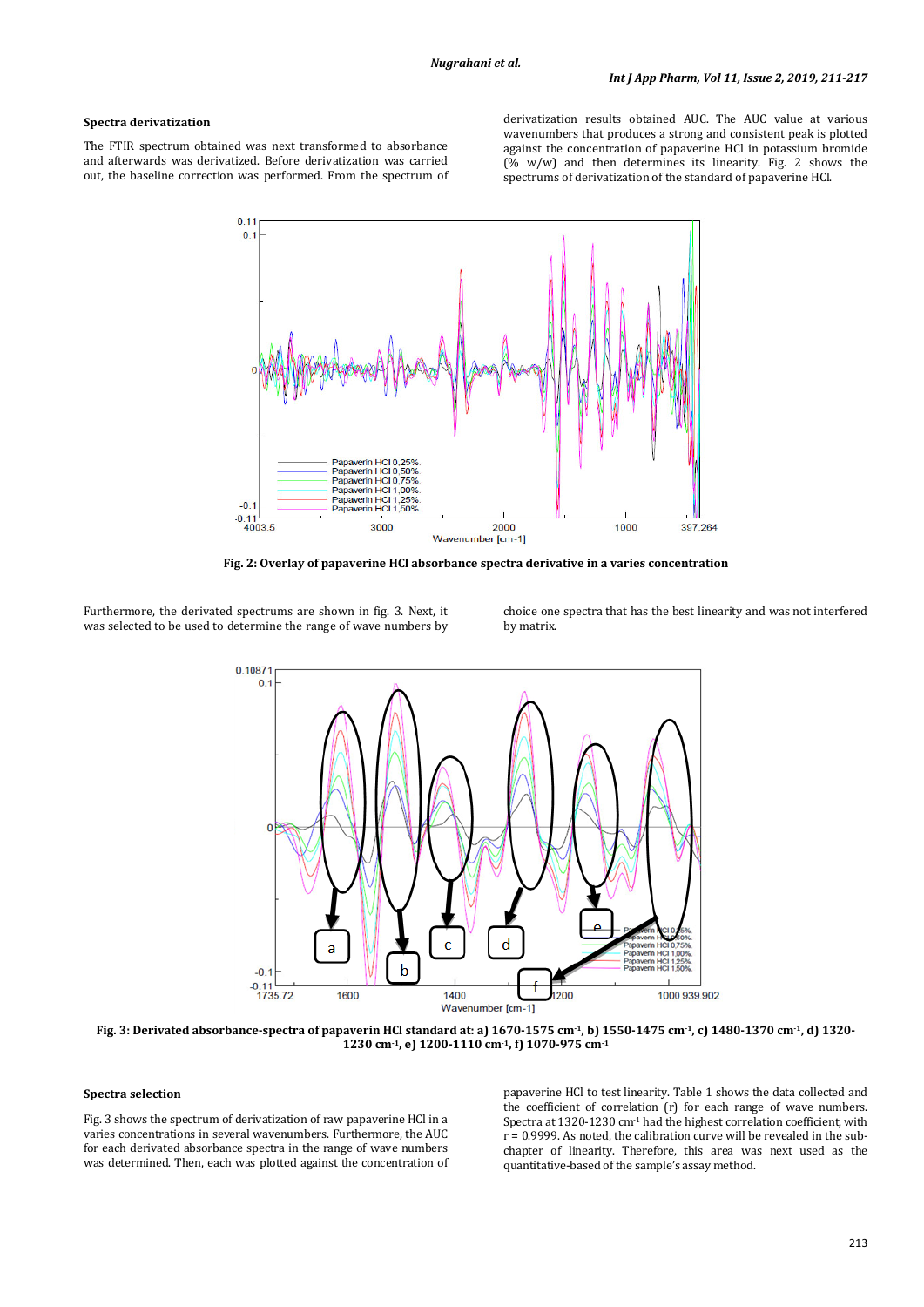| $C(y_0 w/w)$                | AUC average $\pm$ SD at the wavelength area (cm <sup>-1)*</sup> |                     |                     |                     |                     |                     |
|-----------------------------|-----------------------------------------------------------------|---------------------|---------------------|---------------------|---------------------|---------------------|
|                             | 1670-1575                                                       | 1550-1475           | 1480-1370           | 1320-1230           | 1200-1110           | 1070-975            |
| 0.25                        | $0.2639 \pm 0.0036$                                             | $1.0160 \pm 0.0467$ | $0.2371 \pm 0.0136$ | $0.7277 \pm 0.0154$ | $0.3995 \pm 0.0146$ | $0.6449 \pm 0.0863$ |
| 0.50                        | $1.0672 \pm 0.0627$                                             | $0.9718 \pm 0.1033$ | $0.6925 \pm 0.0159$ | $1.2182 \pm 0.0173$ | $0.7508 \pm 0.0077$ | $0.9976 \pm 0.0109$ |
| 0.75                        | $1.1677 \pm 0.0623$                                             | $1.8649 \pm 0.0290$ | $0.6358\pm0.0961$   | $1.7452 \pm 0.0124$ | $1.0326 \pm 0.0152$ | $1.0540 \pm 0.1335$ |
| 1.00                        | 1.8239±0.0079                                                   | $2.1602 \pm 0.0400$ | $0.9707 \pm 0.0102$ | $2.2810\pm0.0425$   | 1.3988±0.0224       | $1.5202 \pm 0.1646$ |
| 1.25                        | $2.1619 \pm 0.0794$                                             | 2.3989±0.1615       | $1.0533 \pm 0.0394$ | $2.8059 \pm 0.0415$ | 1.6939±0.0904       | $1.9301 \pm 0.0545$ |
| 1.50                        | 3.0038±0.2234                                                   | $3.2052 \pm 0.0294$ | $1.3813 \pm 0.1180$ | $3.3229 \pm 0.1737$ | $2.1592 \pm 0.1899$ | 2.1666±0.0804       |
| Coefficient correlation (r) | 0.9684                                                          | 0.9471              | 0.9312              | 0.9999              | 0.9952              | 0.974               |

**Table 1: AUC of absorbance-derivate spectra of papaverine HCl in a vary concentrations**

Note: C: concentration of papaverine HCl, AUC: area under the curve of absorbance, SD: standard deviation. \*All values are reported as mean±SD (n=3)

### **Validation of method**

# **Specificity test**

Specificity test was carried out by comparing FTIR spectra from hair, standard of papaverine HCl, and the mixture of both. Fig. 4 shows that the spectrum produced by papaverine HCl was almost the same as the mixed spectrum of hair-papaverine HCl. Nevertheless, there was a difference spectra at 3400 cm-1, which indicated the presence of an OH group produced by the mixture. The peak also belongs to the hair spectrum. At the wave-numbers 1500-1000 cm-1 , there was a sharp peak on the spectrum of papaverine HCl, and the spectrum produced by the hair-papaverine mixture. However, at the wave number, there is no peak spectrum of the hair.

This is showing that no interference of hair as the matrix towards papaverine HCl measurement. Then this spectra can be set as the specific for quantification.



**Fig. 4: Spectrum FTIR of: hair (black curve), papaverine HCl (blue curve) and the mixture of both matters (green curve)**

#### **Linearity test**

The linearity test was carried out by plotting six concentrations of papaverine HCl in potassium bromide (0.25-1.5% w/w) against derivative AUC at wave numbers 1320-1230 cm-1. Each

concentration was tested three times. Regression equations and correlation coefficients were obtained by plotting the concentration of the drug against AUC. Table 2 shows the AUC produced from the spectrum of raw derivatives of papaverine HCl for each concentration.

**Table 2: Linearity data of papaverine HCl standard in the hair sample**

| $C($ % w/w) | AUC of derivated absorbance spectra <sup>*</sup> |
|-------------|--------------------------------------------------|
| 0.25        | $0.7277 \pm 0.0154$                              |
| 0.50        | $1.2182 \pm 0.0173$                              |
| 0.75        | $1.7452 \pm 0.0124$                              |
| 1.00        | $2.2810\pm0.0425$                                |
| 1.25        | $2.8059 \pm 0.0415$                              |
| 1.50        | 3.3229±0.1737                                    |

Note: C: concentration of papaverine HCl, AUC: area under the curve of absorbance, \*All values are reported as the mean of average±SD (n=3), from the data, a calibration curve was composed with the result is shown in fig. 5 as follows.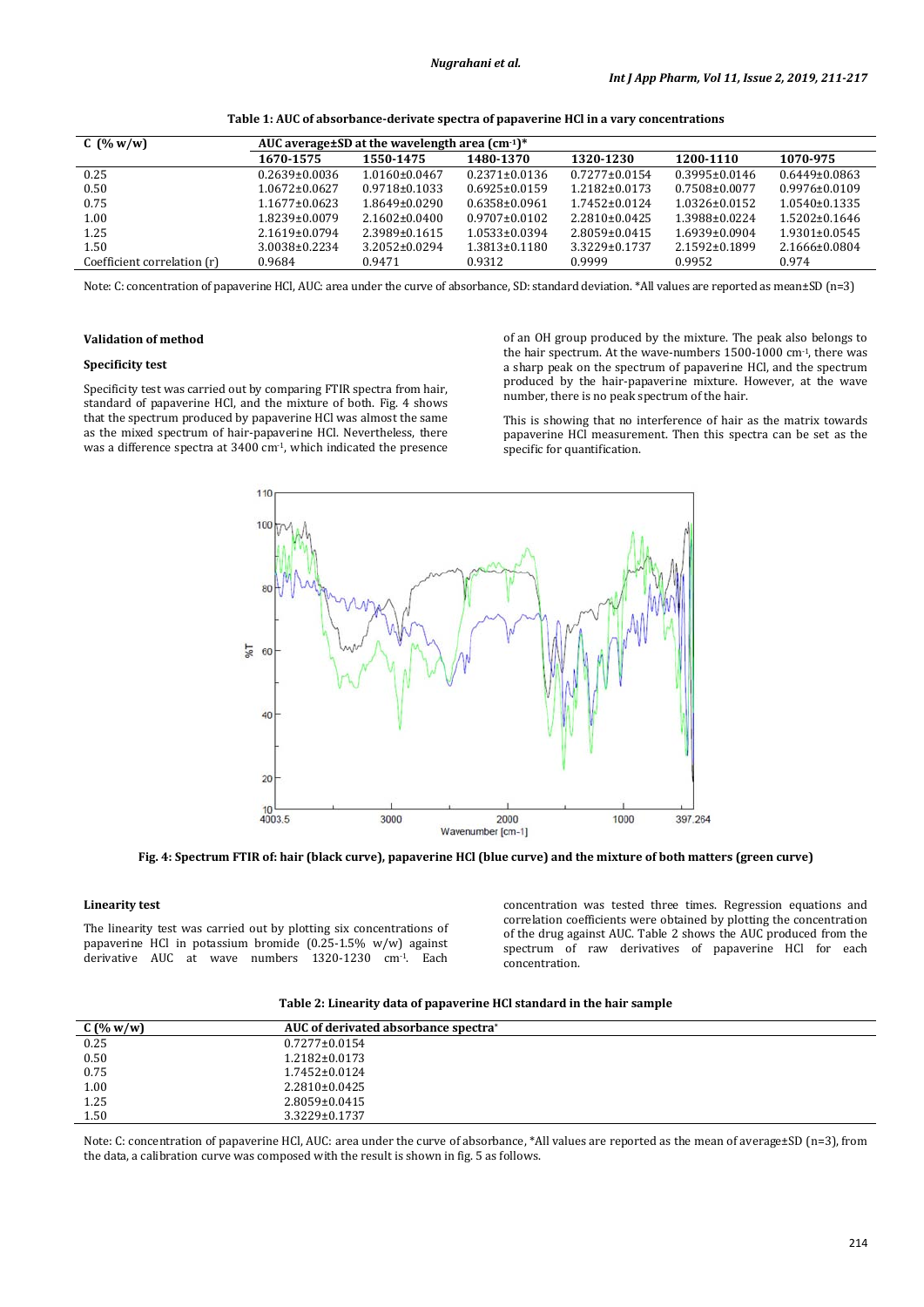

**Fig. 5: The calibration curve from the linearity test**

Fig. 5 shows that the regression equation obtained for range concentration of 0.25-1.50% (w/w) was:  $y = 208.86x + 0.1893$ . This result has a correlation coefficient (r) of 0.9999 and Vxo of 0.00206 %. The value of r was obtained  $\geq 0.999$  with Vxo  $\leq 2.0$ %, it indicates that the method used has met the acceptance of linearity [24].

#### **Limit of detection and quantification**

Detection and quantification limits were calculated based on data obtained from the linearity test, using the formula as follow:

> $S_{y/x} = \sqrt{\frac{\Sigma(y_1 - \hat{y}_1)^2}{n-2}} = 0.004303268$ Limit of detection (LOD) =  $\frac{3 \text{ S}_{y/x}}{b}$  = 0.00618% w/w Limit of quantification (LOQ) =  $\frac{10 \text{ S}_{y/x}}{b}$  = 0.02060% w/w

From the results above, the sensitivity of the instrument for the detection of samples with the smallest concentration was 0.00618% w/w. Next a concentration of 0.02060% w/w gave the accurate and precise results.

# **Range of analysis capacity**

Based on the linearity test, in the concentration range of 0.25-1.50% w/w shows good linearity, accuracy, and precision. So, the concentration range can be used in this method.

# **Accuracy test**

Accuracy test was carried out by measuring the concentrations of the standard were 80, 100 and 120% and measuring three times for each. Table 3 shows the AUC produced and percent recovery obtained for the concentrations.

### **Table 3: Accuracy data of papaverin HCl standard**

| $C($ %w/w) | AUC of derivated spectra | Average of AUC of derivated spectra* | % recovery |
|------------|--------------------------|--------------------------------------|------------|
| 80         | 1.87247                  | 1.84331±0.02527                      | 98.99035   |
|            | 1.82961                  |                                      |            |
|            | 1.82785                  |                                      |            |
| 100        | 2.27627                  | 2.29081±0.02127                      | 100.618    |
|            | 2.31522                  |                                      |            |
|            | 2.28093                  |                                      |            |
| 120        | 2.69113                  | 2.70452±0.01519                      | 100.355    |
|            | 2.72102                  |                                      |            |
|            | 2.70140                  |                                      |            |

Note: C: concentration of papaverine HCl, AUC: area under the curve of absorbance, \*All values are reported as mean of average±SD (n=3)

Table 3 reveals the percent of recovery for the concentrations of 80,100 and 120% w/w are in the range of 97-103% w/w. It means that the result meets the requirements for acceptance.

# **Precision test**

The test was carried out by measuring the concentration of 100% papaverine HCl. It was conducted over three days, with each day was six measurements. Data was taken to obtain intra-day and inter-day precision.

### **Intra-day precision test**

Table 4 shows the AUC resulted in measuring 100% papaverine HCl, repeated in three days. From table 4 above, the relative-standarddeviation of intra-day precision obtained from three-day measurement, all were less than 2.0% so that it meets the requirements for acceptance.

#### **Inter-day precision**

Table 5 shows the average of AUC of derivated-absorbance resulted from measuring 100% w/w papaverine HCl. This test also was carried out on three different days.

From table 5 above, the RSD of the inter-day precision test was less than 2.0%. It means that the result met the acceptance criteria [25].

All validation parameters, namely specificity, linearity, limit of detection, limit of quantification, ranges, accuracy, and precision have been ensured. Furthermore, this method can be used to determine the levels of papaverine HCl in hair samples, directly without any extraction.

### **Determination of papaverine HCl levels in hair samples using FTIR**

The content determination was done on hair that has been soaked in papaverine HCl solution. Sampling was carried out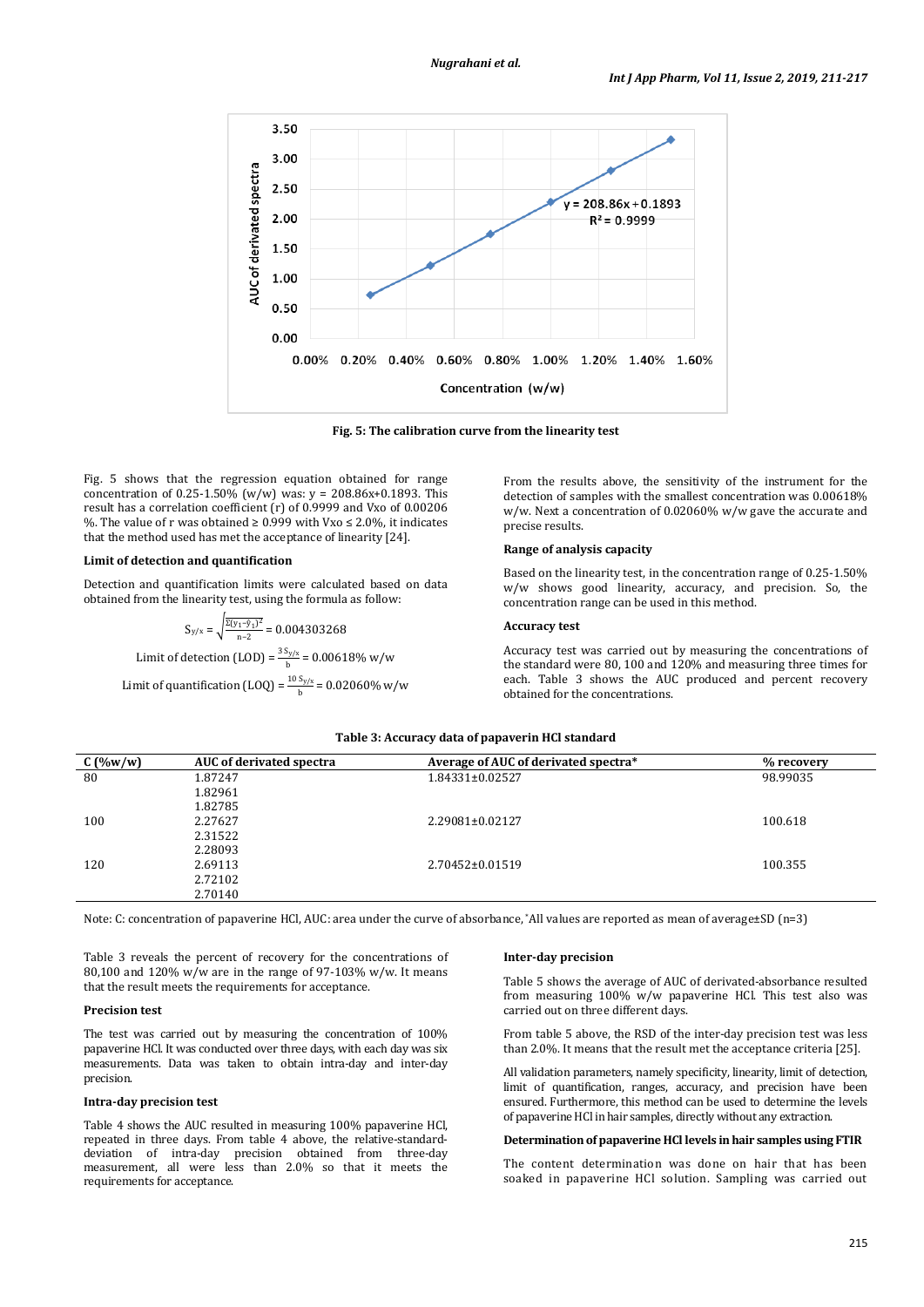every 24 h. Hairs were cut into very small pieces then dispersed in potassium bromide. The assay was conducted using a

validated FTIR method. The results of the analysis are shown in table 6 below.

| No.            | AUC of the derivated spectra on the day-* |         |         |  |
|----------------|-------------------------------------------|---------|---------|--|
|                |                                           |         | n       |  |
|                | 2.27627                                   | 2.18784 | 2.23709 |  |
|                | 2.31522                                   | 2.22518 | 2.26770 |  |
|                | 2.28093                                   | 2.22646 | 2.26547 |  |
|                | 2.23709                                   | 2.20305 | 2.24778 |  |
|                | 2.32047                                   | 2.23113 | 2.27357 |  |
| h              | 2.36127                                   | 2.25550 | 2.25893 |  |
| Average of AUC | 2.29854                                   | 2.22153 | 2.27753 |  |
| <b>SD</b>      | 0.04307                                   | 0.02350 | 0.03740 |  |
| RSD(%)         | 1.87392                                   | 1.05764 | 1.64203 |  |

**Table 4: Intra-day precision test result**

Note: AUC: area under the curve of absorbance, SD: standard deviation, RSD: relative standard of deviation., \*All values are reported as one measurement.

#### **Table 5: Inter-day precision data**

| The day-       | Average of AUC absorbance's derivate* |  |
|----------------|---------------------------------------|--|
|                | 2.29854±0.04307                       |  |
| ▵              | 2.22153±0.02350                       |  |
|                | 2.27753±0.03740                       |  |
| Average of AUC | 2.29854                               |  |
| <b>SD</b>      | 0.03981                               |  |
| RSD(%)         | 1.75695                               |  |

Note: AUC: area under the curve of absorbance, SD: standard deviation, RSD: a relative of standard deviation, \*All values are reported as mean of average±standard deviation with n = 3.

### **Table 6: Papaverine HCl content of the hair sample**

| The h of- | <b>Average of AUC</b> | Papaverin HCl level (% w/w) <sup>*</sup> |  |
|-----------|-----------------------|------------------------------------------|--|
| 72        | 0.238223±0.000677     | $0.0234 \pm 0.0003$                      |  |
| 96        | 0.243545±0.003363     | $0.0260 \pm 0.0016$                      |  |
| 120       | 0.305179±0.003702     | $0.0555 \pm 0.0018$                      |  |
| 144       | 0.387432±0.002576     | $0.0949 \pm 0.0012$                      |  |
| 168       | 0.444529±0.001718     | $0.1222 \pm 0.0017$                      |  |
| 192       | 0.522187±0.002278     | $0.1594 \pm 0.0011$                      |  |
|           |                       |                                          |  |

Note: AUC: area under the curve of absorbance, \*All values are reported as mean of average±standard deviation with n = 3.

As sample preparation, papaverine HCl in this analysis simulation was entered into the hair externally. Surely the compound also can be entrapped internally, because hair is continually fed by blood, which contains everything that entered the body [3-7]. For the real and factual condition, hair sample should be taken after one-month usage, in an assumption that hair growing 1 cm/month [26-29].

As explained before, the method has the limit of detection and quantification as 0.00618% w/w and 0.02060% w/w. Data showed, before 72 h (three days) the drug can't be determined quantitatively, because the response was smaller than the quantification limit. After the time, papaverine HCl level increasing and was over the limit of quantification. The response clear yet and can be analyzed accurate and precisely. Therefore, the method was applicable to determine papaverine HCl in hair using FTIR, without any extraction and dilution.

Nothing perfect, on the other hand, this method has disadvantages too. Mainly are the lower of specificity and sensitivity than other instrumentations. Nevertheless, the derivation as a mathematicalmanipulation has been proven can increase the specificity. As comparison, the sensitivities of FTIR methods calculated as approximately are 100-200 times lower than HPLC. However, it is almost equal compared to spectrophotometry uv-visible [9, 30, 31]. Fortunately, this method in the next development, still can be improved by the standard addition method. This way is commonly used to increase the response besides the derivation mathematically support [32]. On the future, this should be attempted to support and improve the sensitivity [32]. Furthermore, based on over experience, FTIR's procedure was shown very easy and simple. Moreover, due to the free of organic solvent, this method can be stated as the greener, more economic and efficient. Briefly, it is suitable to be used as a rapid method for papaverine HCl quantification in the hair sample.

## **CONCLUSION**

FTIR has been proven to be adequate and suitable for determining the levels of papaverine HCl in hair samples. The specific spectra lays at 1320-1230 cm-1 , with the detection and quantitation limits are 0.00618 and 0.02060% w/w respectively. This method showed advantages on its simplicity and efficiency due to not need any extraction. Therefore, it can be stated as the greener, rapid and costefficient.

## **ACKNOWLEDGMENT**

This research was funded by the Capacity Improvement Research Program 2018, Research and Community Service Institution, Bandung Institute of Technology, (LPPM ITB), Indonesia.

# **AUTHORS CONTRIBUTIONS**

All the author have contributed equally